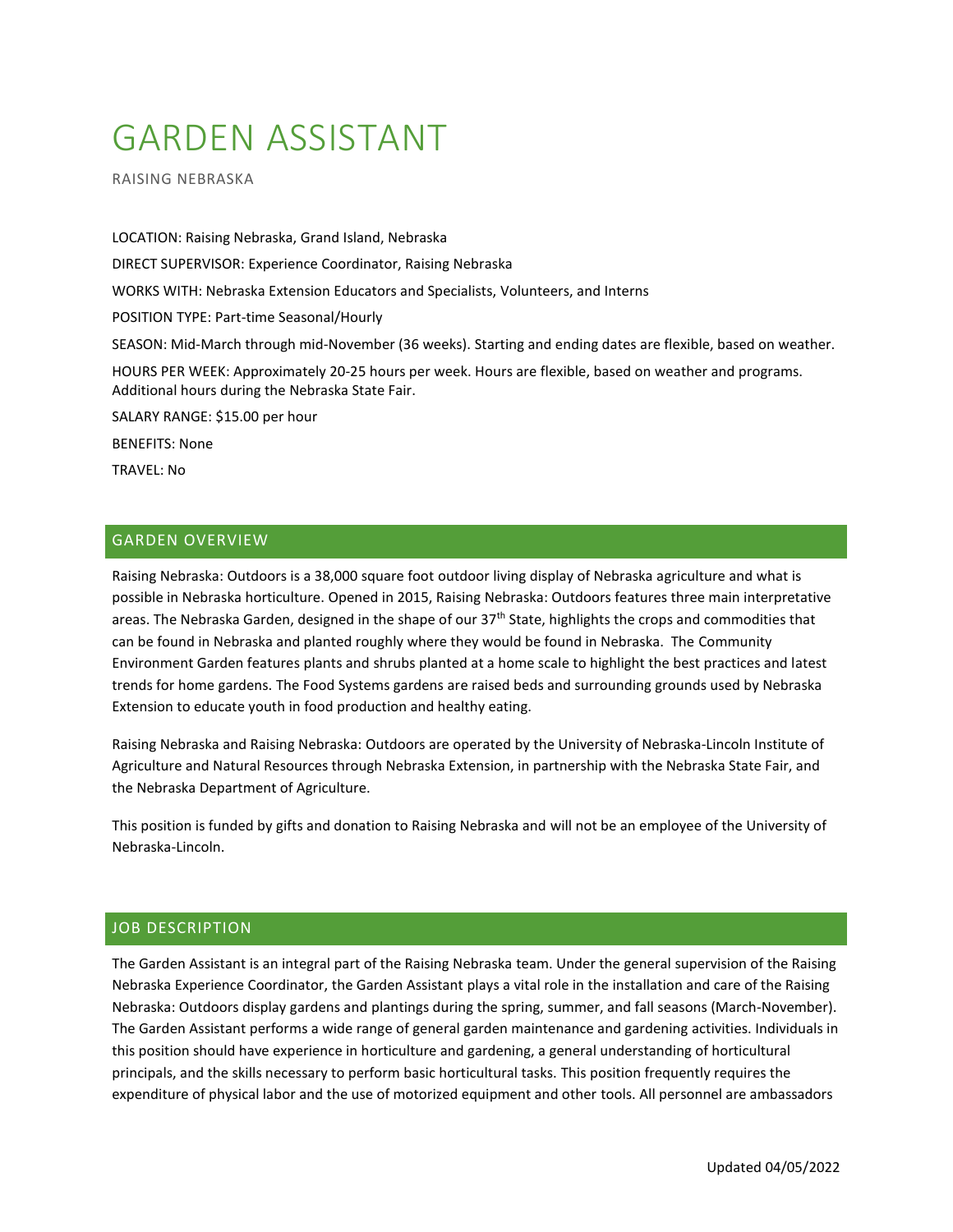of Raising Nebraska and should positively interact with visitors, members, donors, trustees, volunteers, and the public.

The Garden Assistant's responsibilities will include, but are not limited to, the following:

- Plant and nurture diverse installations of trees, shrubs, vines, perennials, grasses, and crops;
- Hand water and monitor irrigation of plantings, especially during time of establishment and drought;
- Work with hand tools and basic light machinery such as lawn movers, string trimmer, hedge trimmer;
- Perform seasonal landscape work including cutting grass, planting, pruning, clean-up, leaf removal, string trims, blow debris and leaves, sweep, prune, mulch and pull weeds, and assist in other aspects of landscape maintenance.
- Scout for pests and disease;
- General clean-up of garden beds and paths, clean-up litter;
- Stage and care for equipment, supplies, and materials for daily horticulture operations;
- Assist with recordkeeping
- Assist with other responsibilities, programs, and events as necessary.

## QUALIFICATIONS

- Detail-oriented, with considerable attention to order and cleanliness throughout the gardens;
- A willingness to interact with the public on an informal basis by answering questions, providing directions, communicate Raising Nebraska's horticultural goals, etc.
- Experience working with volunteers and youth preferred;
- A demonstrated understanding of the horticultural practices and procedures required for soil preparation, planting & transplanting, mulching, watering, weeding, fertilizing, pruning, propagating, mowing, raking, sweeping & blowing, and tree & brush cutting.
- Ability to work interactively and collaboratively with others
- The ability to identify frequently used woody, herbaceous, and annual landscape plants by common name.
- The ability to use shovels, trowels, fan rakes, grading rakes, spades, digging forks, pickaxes, brooms, hand shears, hand saws, loppers, pole pruners & pole saws, wheelbarrows, fertilizer spreaders, garden carts, ladders, and other hand tools effectively.
- The ability to operate push mowers, riding mowers, weed-whackers, string trimmers and other power equipment safely and effectively;
- The ability to follow written and verbal instructions in English
- Must perform all duties in a manner consistent with a public garden serving multigenerational and multicultural/multiethnic individuals and families;
- Must be aware of surroundings and vigilant to threats to the safety of visitors, volunteers, and staff, or to security of their property, ensuring that all concerns are reported promptly;
- Other duties as assigned by the Experience Coordinator.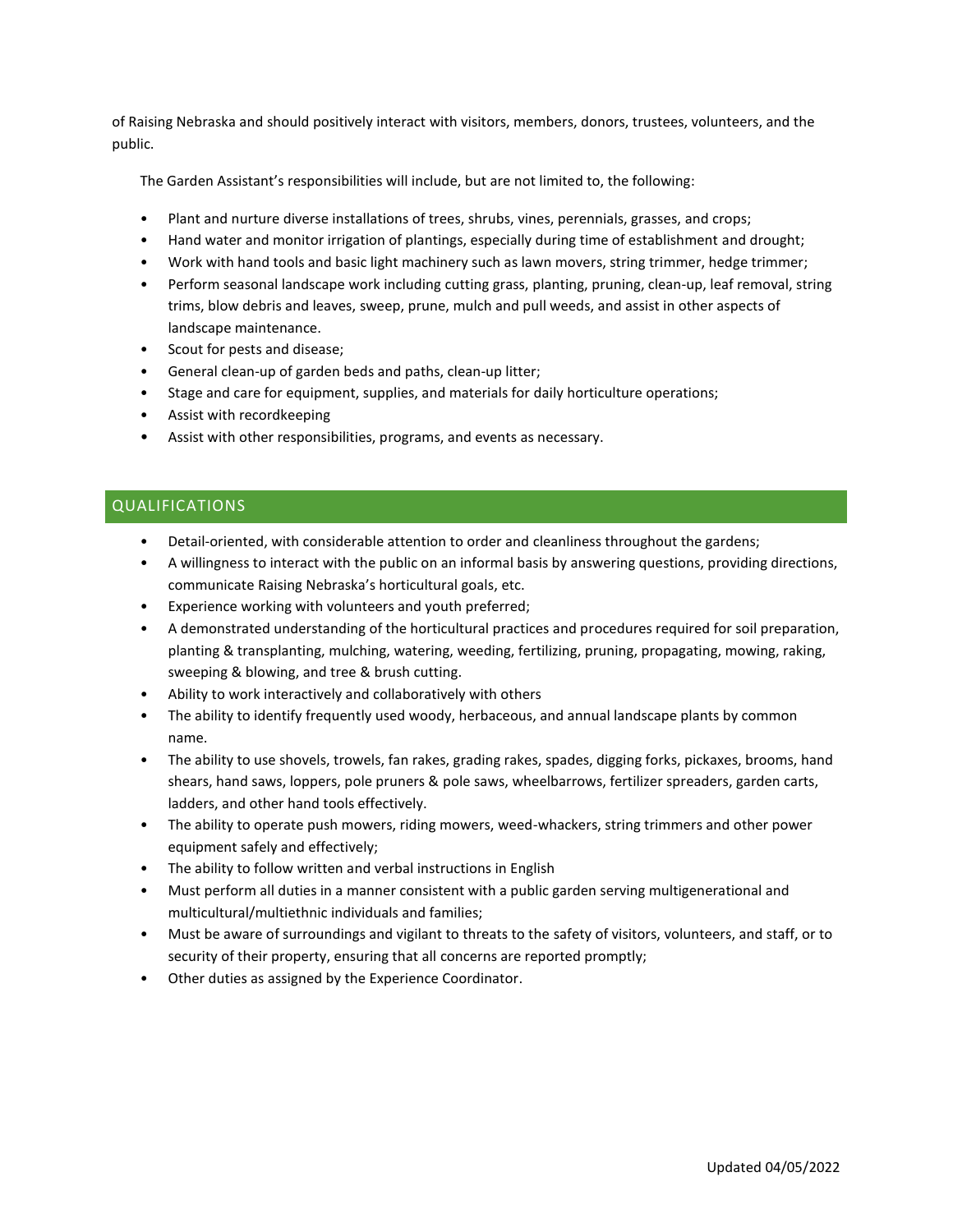## REQUIREMENTS

- Must be over the age of 18;
- Willingness to work as part of a team or alone, in all weather conditions;
- Ability to handle light power equipment, horticultural machinery, and hand tools;
- Knowledge of plants and gardening techniques;
- Friendly personality with excellent interpersonal skills;
- Solid understanding of health and safety rules;
- Must be comfortable using pesticides and herbicides, pesticide application certificate preferred;
- Must pass a Nebraska Child Abuse/Neglect Central Registry and sex offender registry check;
- Able to work overtime, weekends, holidays as needed with emphasis on times during the Nebraska State Fair;
- 2 years of experience in landscape and garden work, preferred
- Proof of eligibility to work in the US.
- Ability to read, write, and speak English.
- The physical strength, dexterity, and coordination sufficient to perform all physical requirements outlined below.

#### PHYSICAL REQUIREMENTS

- Perform heavy physical labor (able to lift 40 pounds) on a daily basis;
- Must be able to work out-of-doors in central Nebraska seasonal extremes;
- Bend, squat, lift, kneel, pull, stand, walk for extended periods of time;
- Use vibrating power equipment: lawn mowers, leaf blower chain saw, weed wacker;
- Perform manual dexterity tasks such as turning on and off spigots and pulling weeds.

Note: duties described above have been identified as essential functions as required by the Americans with Disabilities Act.

## APPLICATION PROCESS

To Apply, Please submit your cover letter and resume t[o raisingnebraska@unl.edu.](mailto:raisingnebraska@unl.edu) Review of applications will begin immediately and continue until the position is filled.

Raising Nebraska is a part of University of Nebraska-Lincoln 4-H/Extension. All volunteers and staff who work directly with youth are required to complete the Nebraska 4-H screening process found at [https://4h.unl.edu/volunteer-screening.](https://4h.unl.edu/volunteer-screening) Screenings are done in order to assure a safe, positive, and nurturing environment for all youth involved with the Nebraska 4-H programs. These screenings also provide protection for the child, the volunteer, the educator, the 4-H Council, the Extension Board, and the University of Nebraska-Lincoln Extension. If you have questions about this process, please contact nebraska4h@unl.edu.

### ABOUT RAISING NEBRASKA

Raising Nebraska is a 25,000 square foot experience designed to help visitors better understand and appreciate the advancements, impact, and global leadership of Nebraska agriculture. Since its opening in 2014, Raising Nebraska